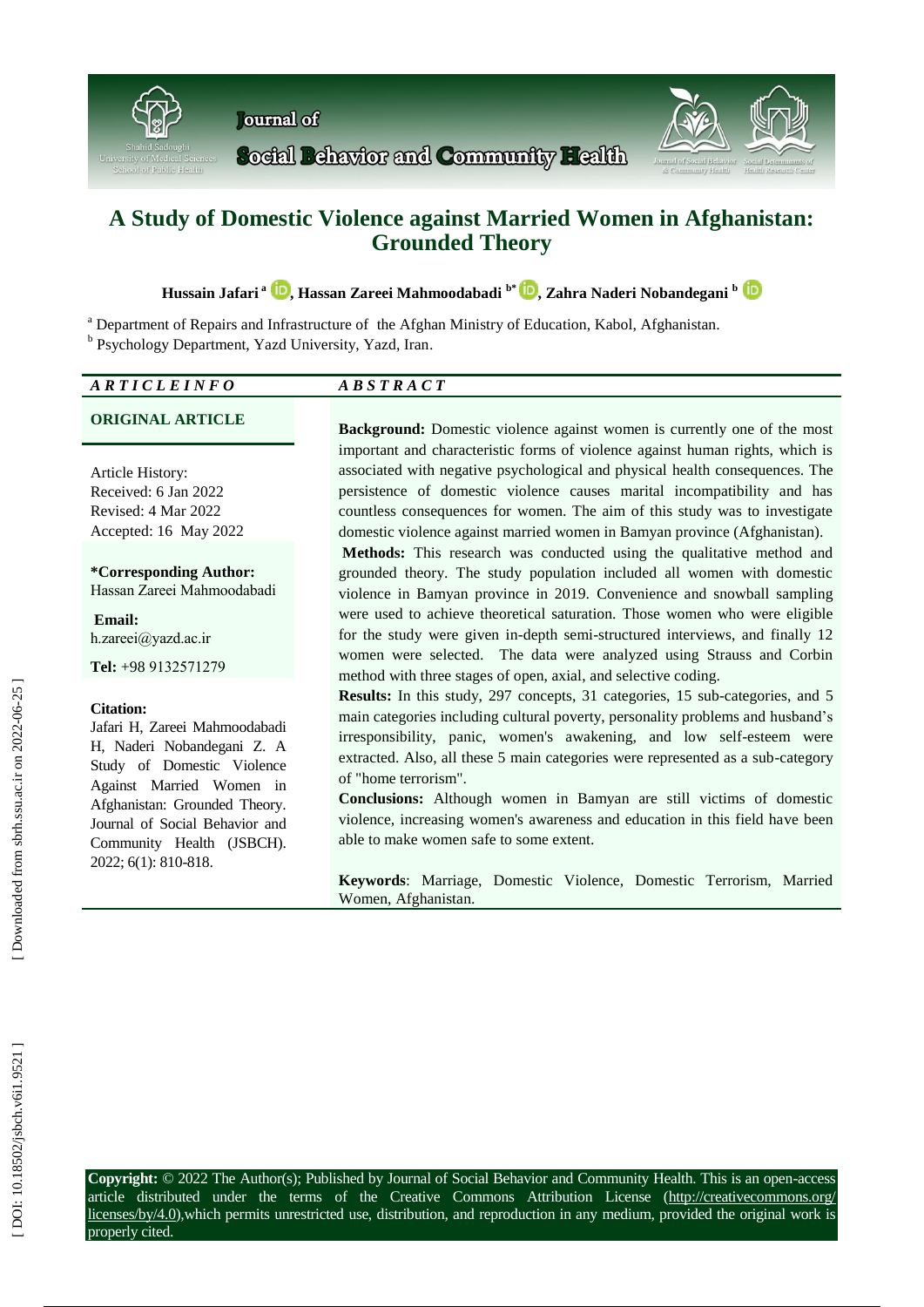

## **Introduction**

Violence refers to any threatening behavior or psychological, physical, sexual, financial, or emotional abuse committed by one person against another in a relationship (Net to, Pawson, & Sharp, 2009). The victims of domestic violence are often women and children. Concerns about the abuse of women have increased in recent decades, and national and international organizations have begun to conduct scientific research and find new dimensions of the problem (Meseguer - Santamaría, Sánchez -Alberola, & Vargas -Vargas, 2021). According to statistics published by the WHO, one in three women is subjected to domestic violence during their lifetime (Garcia - Moreno, Jansen, Ellsberg, Heise & Watts, 2006). The United Nations (1993) defined violence against women as any form of gender -based violence that, in addition to being harmful to women, also constitutes deprivation of their individual or social liberty (Ali, Morgan, & Krantz, 2013). However, women in different societies, cultures , and ethnicities interpret domestic violence in different ways (Fanslow, Robinson, Crenge & Perese, 2010, as cited in Afrooz, Crips & Taket, 2021). This phenomenon occurs in all countries of the world . Outside of the borders of culture , there is social and economic class, education, ethnicity , and age (Tal ebpour, 1396). Sometimes , women are so discouraged by the violence that they may not even report it, but at the same time it is seen that changes are taking place in this regard (Gardsbane, Bukuluki & Musuya, 2021). Meanwhile, unrest can increase the likelihood of violence against women and children (Dahal, Khanal, Maharjan, Panthi & Nepal, 2020) and it seems that given the conditions, the ground for the spread of such violence is prepared in Afghanistan. This type of violence is significantly associated with consequences such as gynecology and mortality (Ruiz-Perez, Plazaola-Castano, Del Rio-Lozano, 2007). In this regard, various studies have reported different consequences for violence against women, including: heart disease, gastric

ulcer (Kiss, Schraiber, Heise, Zimmerman, Gouveia, & Watts., 2012; Ruiz -Pérez, I., Plazaola -Castaño, J., & del Río -Lozano, 2007; Jori, Morales, Boivin, Samayoa, 2008). depression, stress, post - trauma, stress disorder, fear, anxiety, isolation, negative attitudes toward marriage and intimate relationships, nutritional problems, sexual disorders, obsessive - compulsive disorder (Berger, Bogen & Dulani, 2002 and Ezazi, 2003), feeling of inadequacy in management of family and work environment, and taking refuge to psychotropic drugs, alcohol , and drugs (Ghazanfari, 2010). Turk, Celik, Çetin, & Soydan (2017) reported that 83.3% of women were exposed to domestic violence by their husbands and the main causes of domestic violence were "financial problems, lack of education, and lack of love and respect between couples."

The passage of the Law on the Elimination of Violence against Women is one of the most important things that the Government of Afghanistan has done over the past ten years to eliminate discrimination and violence against women , but regarding the new condition in Afghanistan , it is somewhat complicated. The advantage of this study over what has been done before is that various studies and reports on violence against women in Afghanistan are more general. None of the previous research has penetrated the family to seek out violence from women who have experienced it. Given the growing trend of violence against women, it is necessary to study violence against women through a qualitative method that investigates such issues more accurately. Therefore, the aim of the present study was to investigate the experience of violence against married women in Afghanistan through a qualitative study of this experience.

## **Method s**

The present study used the grounded theory method of Strauss and Corbin (1990) and the research population consisted of women living in Yekehwalang city, the center of Bamyan province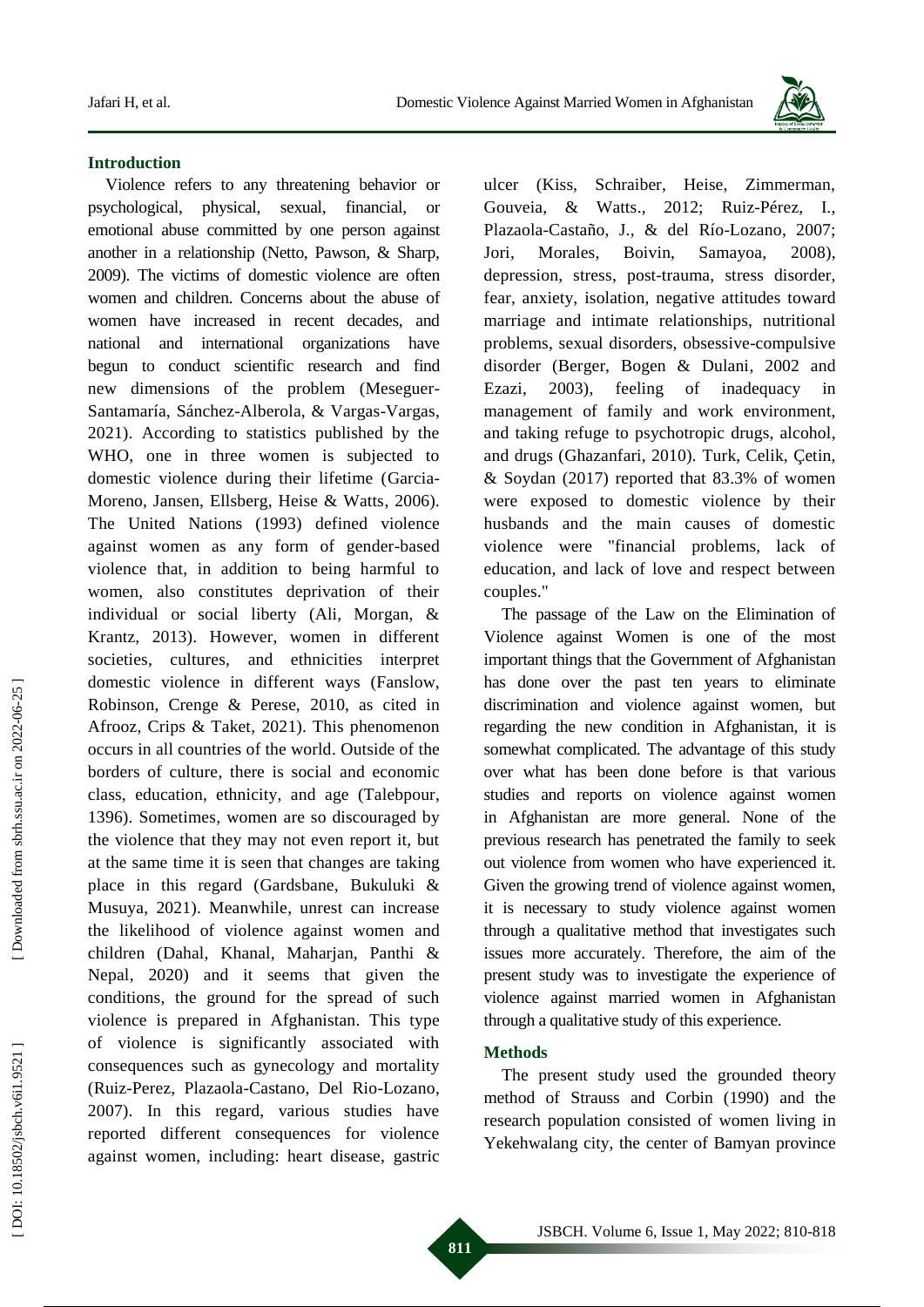

in Afghanistan in 2019, who experienced domestic violence by their husbands in their joint life. The inclusion criteria were: being married, living with a spouse in a home , experiencing domestic violence in relation to the spouse , and the desire to participate in the research.

To collect the sample, the snowball sampling method was used in such a way that first several women who had experienced domestic violence were identified and these women introduced people who had similar conditions. For theoretical sampling, the criterion of data saturation was used, that mean s reaching the point where new data does not provide more new information (Polit, & Beck, 2013) . Finally, after interviewing 12 women, theoretical saturation was obtained. All interviews were conducted during the summer of 2019 .

In order to apply ethical considerations in the research, several points were considered: in order to achieve the informed consent of the participant, the objectives of the research were first explained to people . Due to the sensitivity of the issue, the interview was conducted in such a way that the participant did not feel embarrassed. During the interview, the voices of the participants were recorded, which was also done with the consent of the people . Fortunately , everyone allowed to do so. Participation in the study did not incur any financial costs for the interviewees. During the interpretation of the data, nicknames were used for individuals so that the real identities of the individuals were not revealed . Finally, the information obtained from the interviews was recorded without any change in meaning.

Also, in the present study, triangulation techniques were used to achieve the validation criterion. First, different sources that confirm the research were used. After the interview questions were confirmed by the supervisors, the first interview was conducted and sent to the supervisor. Other interviews were conducted after confirmation of the interview. In the second method, external inspection was used by the supervisors. The supervisors supervised and provided the necessary advice during preparing the

interview questions and analyzing them,. As it was not possible for participants to validate and evaluate the results obtained, the results of other research and reports related to the field of domestic violence in Afghanistan were used to confirm its similarity. Therefore, the validity of this research can be considered appropriate. It should be noted that this research was registered in the Ethics Committee of Yazd University with the ethics code : IR.YAZD.REC.1400.067.

In order to collect data in this study, the qualitative interview method was used in a "semi structured" method. The duration of the interview time depended on several factors such as the number of questions and the free time of the interviewees to express their experiences and varied from 15 to 40 minutes. The interview process was as follows: after identifying married women who had experienced domestic violence, explanations about the research topic and its objectives were given to each participant and after the agreement of the research participants, the time and place of the interview were discussed. At the beginning of each interview, with the consent of the participants and ensuring the observance of fiduciary and confidentiality, the interviews were recorded using a mobile phone. To begin with, participants were asked how they felt about their experience of domestic violence or how they felt when they heard it. It should be noted that the interviews were conducted in the homes of the participants, depending on the convenience of the respondent and the researcher, as well as maintaining confidentiality; however, four interviews took place in the interviewer's home. At the beginning of each interview, the interviews were recorded with the consent of the participants. Then, each interview was transcribed verbatim. Three steps of open, axial and selective coding were performed in data analysis .

## **Results**

The mean age of female participants in this study was 30.66 years. Also, more than half of the participants (58%) were housewives. In terms of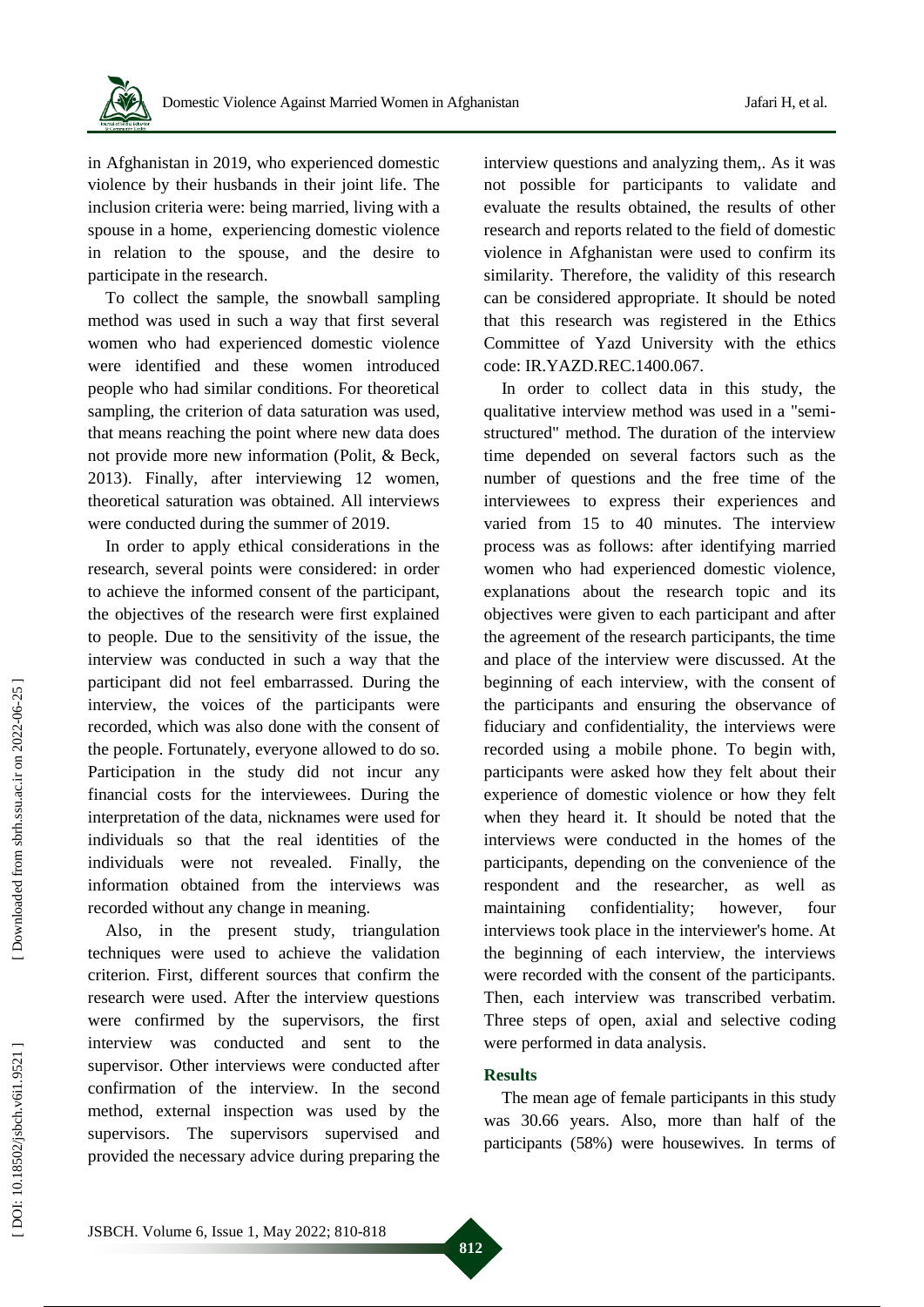

education, four participants (33%) were illiterate, and the rest of the participants had a diploma or higher. The demographic characteristics of the research sample are given in Table 1 below .

After analyzing the data, 297 concepts, 31 categories, -categories , and 5 main categories including cultural poverty, male personality problems and irresponsibility, panic, women's awakening and decline in self -esteem were obtained. The following table shows these categories and, in the following, each of these main and sub -categories will be discussed in detail.

*Cultural Poverty:* In this study, the experiences of the participants showed that cultural poverty is a very influential factor in the spread of domestic violence. In this context, the interviewees mentioned issues such as the stubbornness of the family, which mostly referred to the restriction of women and forced marriage. For example, one participant (6) said, *"I am educated . Sometimes he does not allow me to go to school or find a better job."* There were also other cases of degrading the woman and diminishing her status. Another interviewee (12) said: "*One day I asked him where he took a sack of potatoes . and he said it's not up to you wherever I go."* Female participants also mentioned family interference. For example, one participant (9) stated: *"His mother interfered that your wife does not listen to you and sometimes she also beat me with a thick electric cable."*

*Male personality problems and irresponsibility:* Among the issues mentioned in the interviews was the frequent instability of the male. The participants believed that men's morals and spirits cause violence. "*My husband is always angry, and he is kind of aggressive, and that makes us fight, and it has become a habit for him . "* said one interviewee. Participants also mentioned financial problems and male unemployment. *"Poverty affects not only the mind of men , but also the mind* of all family members," the interviewee continued: *"But the one who gets angry and commits violence is a man."* Another important issue was the inability to meet the emotional -social needs of women. Another interviewe e (8) stated that her

husband beats her over child -rearing issues: *"Sometimes , they beat me because of the child in effect that I do not take care of him".* I say I have to help myself to take better care of myself."

Horror: In this category, the interviewees referred to different types of violence such as physical, psychological -emotional, verbal , and financial violence. As in domestic violence, the husband creates an atmosphere of terror and forces the woman to surrender. Regarding physical violence, for example, one of the interviewees (1) said of the physical violence that her husband used against her: *"Sometimes , he has beaten her. He has beaten her with whatever means he can. For example, with a power cable, or with a wooden club."* Regarding psychological violence, for example, an interviewe e (2), a 30 -year -old employee, said that her husband threatened to divorce her: *"My husband said he would not be with me anymore for two days ... he insulted me more.*" She goes on to say that violence is not limited to the period of her marriage, even before marriage she was tortured with psychological violence: *"I was very threatened before my*  marriage when I was at my uncle's house." So, psychological violence is very widespread. Regarding the verbal violence of a 20 -year -old participant, the housewife says that her husband curses her more than once, both her and her parents: *"He curses both me and my parents, too much."* Regarding financial violence, it can be said that one interviewe e (5), a 26 -year -old employee , says about the economic dependence of women on men as women must obey men even if the man commits violence, because women do not have financial independence. *"An afflicted woman is forced to follow her husband's words, no matter what she says, in order to meet the most basic needs, such as eating or clothing and food, which are the basic needs of a human being . She depend on her husband and she can do nothing."*

*Women's Awakening:* In this category, issues such as women's awakening and the right to femininity were mentioned. In the discussion of women's awakening, one of the ways of preventive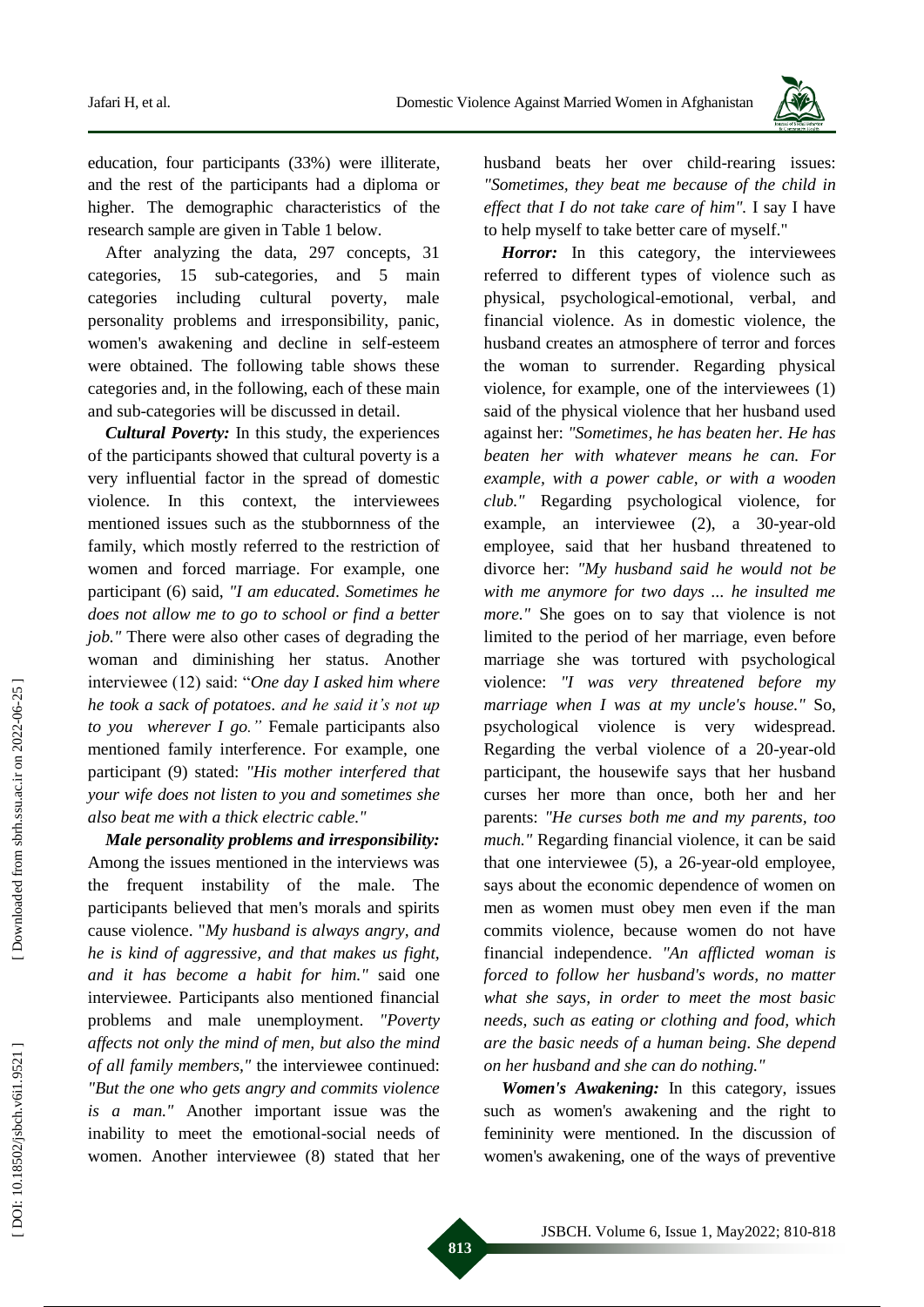

intervention and combating violence against women in general and domestic violence is to increase public awareness. It can be said that in the discussion of women's rights, women's rights are one of the most controversial issues in our time. The most important dispute about it is over legal differences or equality. One participant says: "Not only me, but all those who are in a violent relationship like me, are better to strengthen their self-confidence. They must cope strongly with evil and show that a woman can live her life."

*Decreased self-esteem:* In this category, some important cases were mentioned. One of these cases was the avoidance of emotional divorce. The 42 -year -old participant chooses a strategy to escape the situation in order to put an end to the violence.

Participant (3), a 26-year-old housewife, states that she has stayed at home and does not want to go out and always has a headache: *"I have stayed at home, I do not want to go anywhere. I always get a headache when the hero comes. I was depressed".* Helplessness and degradation (loss of self-esteem) were also raised. Participant (1), a 26year -old housewife, states that she feels bad about being abused and thinks that no one loves her. She thinks that she is bad, otherwise everyone else is good: "Why does he shows such an ugly behavior with me?", She says of despising her peers, that all women who are in a violent relationship , despise themselves: "The female category looks down at itself."

| <b>Table 1.</b> Demographic characteristics of participating women |           |                          |                           |     |               |  |  |
|--------------------------------------------------------------------|-----------|--------------------------|---------------------------|-----|---------------|--|--|
| <b>Education</b>                                                   | Job       | <b>Marriage duration</b> | <b>Number of Children</b> | Age | <b>Number</b> |  |  |
| Post-diploma                                                       | Housewife | h                        |                           | 26  |               |  |  |
| Diploma                                                            | Employee  |                          |                           | 30  |               |  |  |
| Post-diploma                                                       | Housewife |                          |                           | 26  |               |  |  |
| <b>Bachelor</b>                                                    | Teacher   |                          |                           | 27  |               |  |  |
| <b>Bachelor</b>                                                    | Employee  |                          |                           | 26  |               |  |  |
| Diploma                                                            | Teacher   | 18                       |                           | 35  | h             |  |  |
| Post-diploma                                                       | Teacher   | 6                        |                           | 32  |               |  |  |
| <b>Illiterate</b>                                                  | Housewife |                          |                           | 20  | 8             |  |  |
| <b>Bachelor</b>                                                    | Housewife |                          |                           | 25  | 9             |  |  |
| <b>Illiterate</b>                                                  | Housewife | 14                       |                           | 35  | 10            |  |  |
| Illiterate                                                         | Housewife | 28                       | h                         | 44  |               |  |  |
| Illiterate                                                         | Housewife | 26                       | h                         | 42  | 13            |  |  |

#### **Table 2.** The main and sub -categories of interview coding

| <b>Nuclear categories</b> | <b>Main categories</b><br><b>Subcategories</b>    | <b>Main categories Subcategories</b>                                                                                                                  |  |  |
|---------------------------|---------------------------------------------------|-------------------------------------------------------------------------------------------------------------------------------------------------------|--|--|
| Domestic<br>terrorism     | Cultural poverty                                  | Cultural poverty / Degradation of the status of women /<br>Diminishing status of women / Stubborn family / Interference of<br>those around the spouse |  |  |
|                           | Male personality problems<br>and irresponsibility | Male character instability /<br>Financial problems and unemployment / Inability to meet the<br>emotional-social needs of women                        |  |  |
|                           | Terror                                            | Comprehensive public violence                                                                                                                         |  |  |
|                           | Women's Awakening                                 | Awakening of women / Entitlement to feminine rights / Fear of<br>the collapse of life                                                                 |  |  |
|                           | Decreased self-esteem                             | Avoidance-Emotional Divorce / Decreased Self-Confidence /<br>Helplessness and Inferiority (Decreased Self-Confidence)                                 |  |  |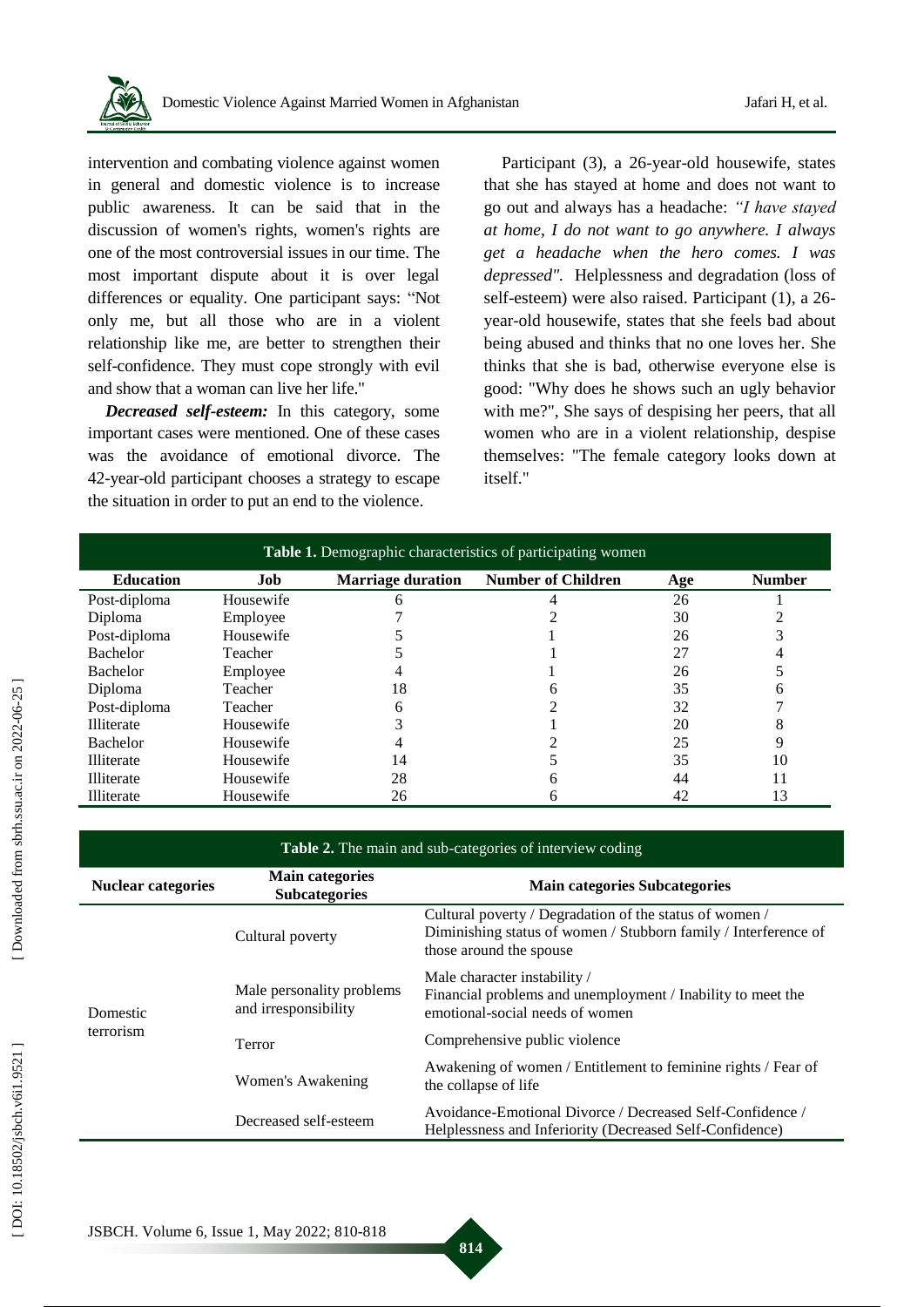



**Figure 1 .** An explored paradigm model of violence against women

### **Discussion**

In this study, an attempt was made to investigate violence against women using the contextual theory approach as well as what was said in the interviews. Based on the participants' responses, 5 main categories and 15 sub -categories were extracted from the interviews. The main categories included cultural poverty, male personality and irresponsibility problems, terror, women's awakening, and low self -esteem, which are discussed below.

In response to the question of what the causes of domestic violence in Afghanistan are, participants referred to issues such as cultural poverty, interference from others, personality problems and male irresponsibility. In relation to cultural poverty, it can be pointed out that education and culture play an important role in instilling the superiority of men over women, teaching men that they are superior to women and that it is their natural right for women to be their unconditional rulers ( Razaghi et al, 2013). Men's personal experience of domestic violence/disrespect for women, the legitimacy of men's violence from the perspective of others and society are mentioned as the reasons for violence against women (Niazi, 2017).

In the sub -category of interference of those around the participants, they mentioned countless cases of interference of the spouse's family. Lack of separation from the families of the parties due to lack of financial independence as well as communication complexities can cause the interference of others. This finding is in line with the research by Raisi (2002), Abbaszadeh et al., (2010), Saberian et al., (2003) and Tal ebpour (2017), who found a significant relationship between the interference of others and violence against women. (2010) who saw the extended family as a protector against violence against women.

Participants noted that domestic violence also arises from the husband's personality traits and their unemployment and irresponsibility. Man's irritable mood and instability cause him to get aroused quickly and resort to violence. Their spouses seemed to have a state of constant anger, mood swings, impatience, and aggression, and they soon became furious. This finding is consistent with the results of research by Barratt (1994) which showed that there is an important relationship between psychological symptoms and violence, including pessimism or suspicion of others, obsession, and antisocial personality.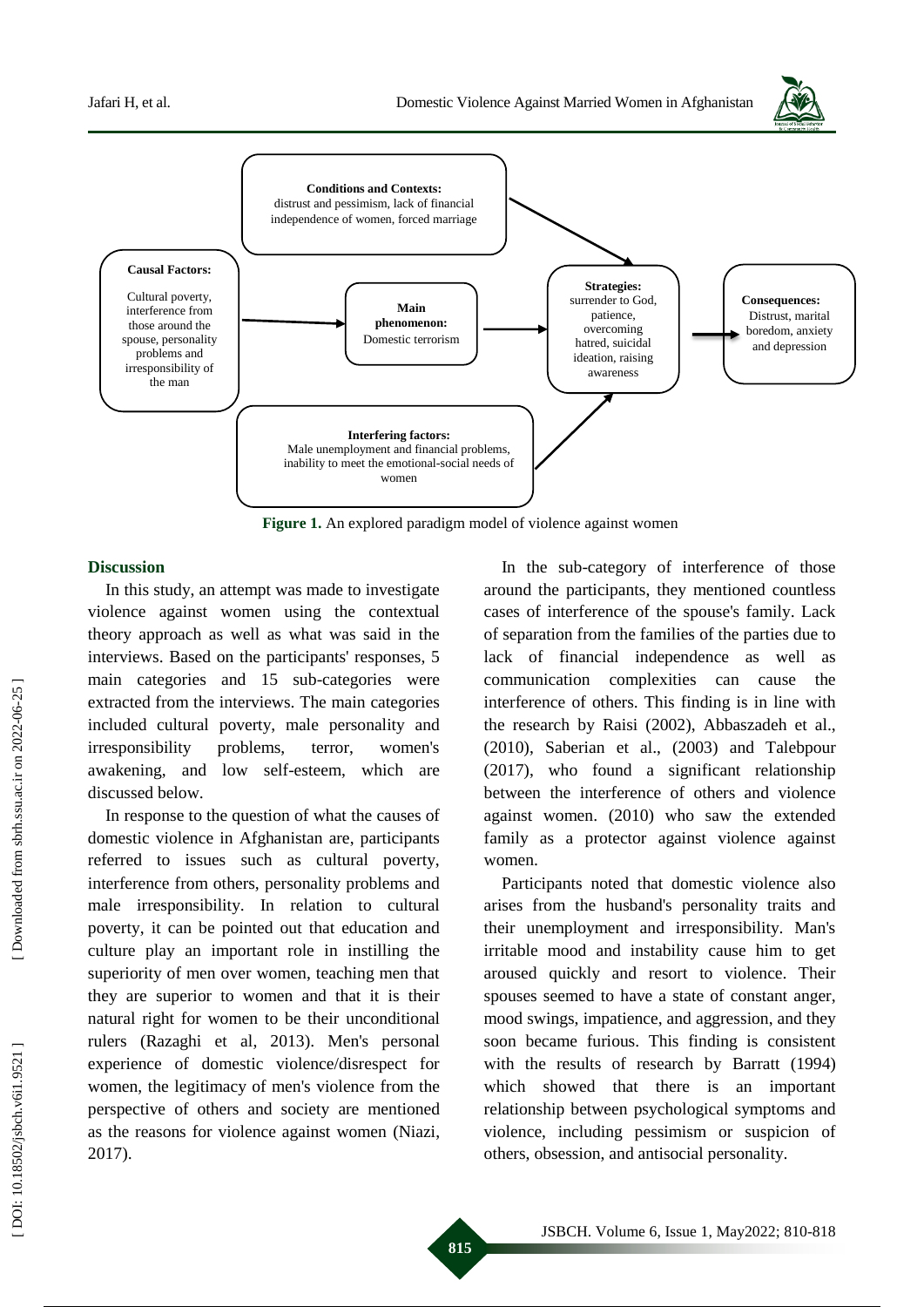Male financial problems and unemployment are the factors that fuel domestic violence. Poverty may not be the main and direct cause of violence against women, but research often shows that violence is more prevalent in poor families. This finding was consistent with the results of research by Fallah et al. (2015) and Aziziyan et al. (2003), Niazi (2017) and Turk et al . (2017), which showed that one of the main causes of domestic violence is financial problems.

The inability of men to meet the emotional and social needs of women is another reason mentioned by the participating women for the violence against married women in Bamyan province. Man's irresponsibility manifests itself in the form of non cooperation with his wife in household chores, job instability, and constant abuse of children at home. In addition, practical and behavioral aggression contributes to this problem. In fact, the inability of the man in life skills causes the man to not do well in problem solving, effective communication , and coping with stress. Fatemi et al. (2011) also found that the lower the life skills of individuals, the more spousal abuse increases. Niazi (2017) also found that couples' unfamiliarity with life skills is one of the main causes of violence.

Women also referred to the consequences of violence against women. Terrorism is a consequence of violence against women and includes physical, psychological, emotional, verbal and financial violence.

Violence begins in mild degrees, verbal violence, insults and humiliation, and progresses towards its most severe form, i.e., physical violence. In physical violence, women were beaten directly by the husband or sometimes by the husband's family. Participating women faced numerous limitations. For example, visiting and meeting their parents' families, as well as relatives, was forbidden and they were not allowed to travel with them after marriage.

In verbal violence, a man often insults his wife, and society gives this right to the man. Whenever two children fight, one of the parties must start cursing the other party's name, which causes this type of violence to be learned from childhood. But sometimes , women do not tolerate this situation and get upset and verbal violence begins for conflict and beatings in which the injured party is also a woman.

Financial violence is another violence. Participants acknowledged that they did not receive cash from their spouse, and in some cases , their expenses were not paid because their spouse had no income. The same stresses caused by economic problems, unemployment and limited resources provide the ground for violence.

Another important consequence was the fear of the collapse of life and the consequent decision to continue living. There are different types of fear, including fear of the collapse of life, which was obtained by analyzing the participants' interviews after analyzing and extracting the main categories. Participants wanted to feel as happy as other women , let love prevail in their lives , and be respected. But not only the loss of privacy and mutual respect did not fulfill the wish , but also fear also clouded the family atmosphere. The only hope left for them is a life of violence, in which they live mostly for the sake of their children. The category of fear of the collapse of life has a sub -category (female tolerance and compromise).

## **Conclusion**

It can be said Although women in Bamyan are still victims of domestic violence, and despite the negative consequences of violence against women in recent years, women's awareness of their rights has led to different attitudes in this regard. In the other word increasing women's awareness and education in this field have been able to make women safe to some extent. Feeling humiliated is one of the consequences of domestic violence against women, which can complicate relationship problems.

## **Conflict of interest**

Authors declare no conflict of interest.

## **Acknowledgments**

We thank all participants and authorities that helped us in completing this task in the best way.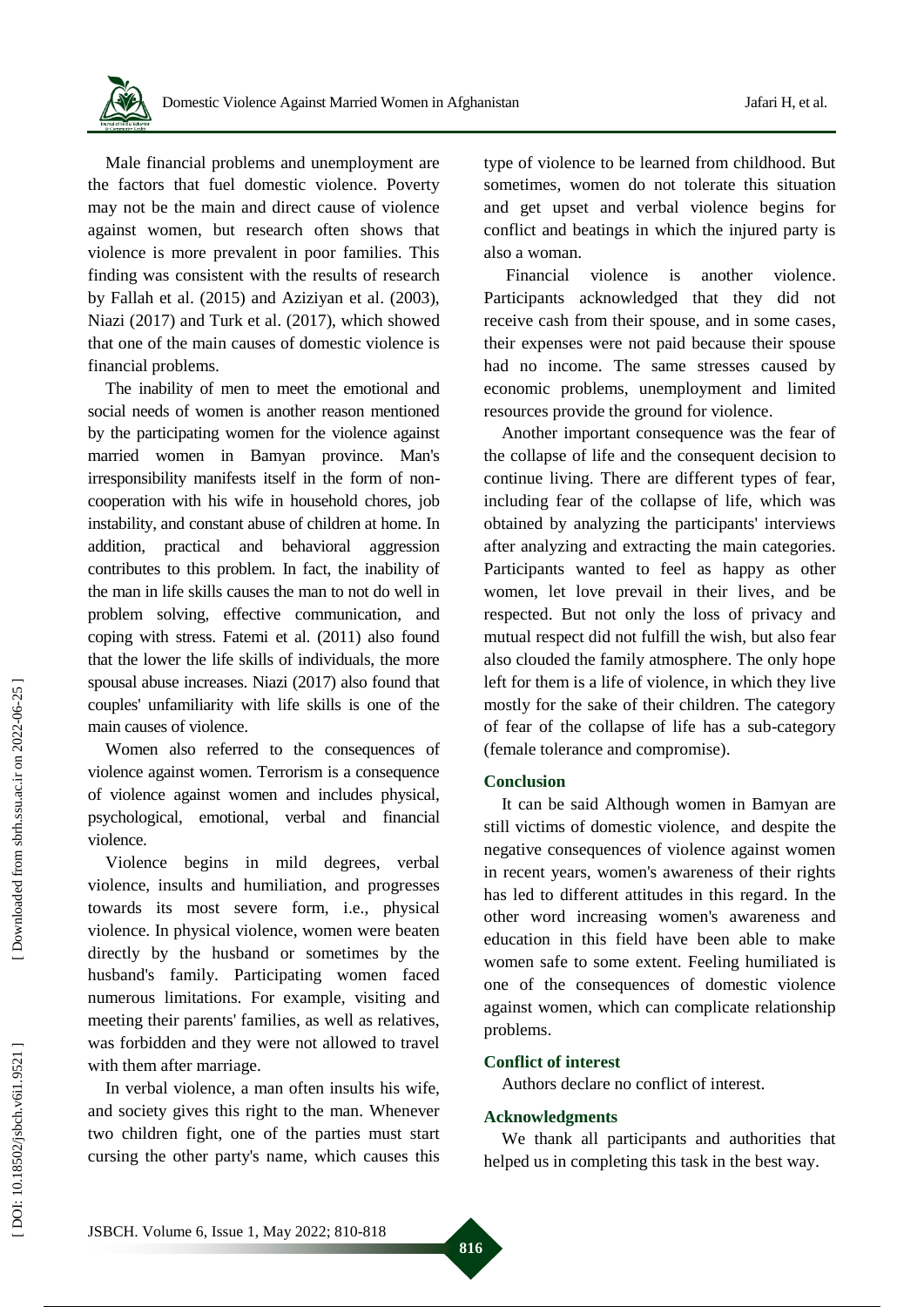

## **Author's contribution**

Conceptualization , H.Z.M and H . J. and Z.N.N; Methodology , H . J. and H.Z.M; Investigation, H.Z.M and H.J and Z.N.N; Formal analysis, H.J and H.Z.M; Data Curation , H.J.

## **References**

- Abbaszadeh, M., Saadati, M., and Kasab Oukar, H. (2010). Domestic violence, a threat to mental health (Sociological study of married women in Tabriz). The Quarterly journal of Social Security Studies, New Volume, 24, 90-61.
- Afrouz, R., Crisp, B. R., & Taket, A. (2021). Understandings and perceptions of domestic violence among newly arrived Afghan women in Australia. Violence against women, 27(14), 2511-2529. -2529. https://doi.org/10 . 1177%2F1077801220985937.
- Ali, T. S., Mogren, I., & Krantz, G. (2013). Intimate partner violence and mental health effects: A population -based study among married women in Karachi, Pakistan. International journal of behavioral medicine, 20(1), 131 -139.
- Barratt, E.S. (1993). Impulsivity: integrating cognitive, behavioral, biological, and environmental data. American Psychological Association, 39 -56
- Berger, R. P., Bogen, D., Dulani, T., & Broussard, E. (2002). Implementation of a program to teach pediatric residents and faculty about domestic violence. Archives of pediatrics & adolescent medicine, 156(8), 804 -810.
- Dahal, M., Khanal, P., Maharjan, S., Panthi, B., & Nepal, S. (2020). Mitigating violence against women and young girls during COVID -19 induced lockdown in Nepal: a wake -up call. Globalization and health, 16(1), 1 -3.
- Fallah, S; Rostamzad, S and Qelichi Ghojagh, M (2015). Factors Affecting Domestic Violence Against Married Women. Scientific Journal of Gorgan University of Medical Sciences, 17, 4, 97 -91. https://www.sid.ir/fa/journal/ViewPaper . aspx?id=266595 .
- Fatemi, M., Davoudi , R., Fesharaki, M., & Gol afshani ,A. (2011). Relationship between life

skills and spousal abuse. Social Welfare Research Quarterly, 43, 51 -70.

- Garcia -Moreno, C., Jansen, H. A., Ellsberg, M., Heise, L., & Watts, C. H. (2006). Prevalence of intimate partner violence: findings from the WHO multi -country study on women's health and domestic violence. The lancet, 368(9543), 1260 -1269.
- Gardsbane, D., Bukuluki, P., & Musuya, T. (2021). Help -seeking within the context of patriarchy for domestic violence in urban Uganda. Violence against women,28(1),232 -254. https://doi.org/10. 1177%2F1077801220985943.
- Ghazanfari, Firoozeh (2010). Factors affecting violence against women in Lorestan province. Journal of Lorestan University of Medical Sciences, 12, 2, 11 -5. https://www.sid.ir/fa/ journal/ViewPaper.aspx?id=142331
- Netto, G., Pawson, H., & Sharp, C. (2009). Preventing Homelessness Due to Domestic Violence:Providing a Safe Space or Closing the Door to New Possibilities? Social Policy & Administration issn, 43(7), 719 –735 .
- https://yafte.lums.ac.ir/browse.php?a\_id=308&sid =1&slc\_lang=fa
- Chowdhary, N., & Patel, V. (2008). The effect of spousal violence on women's health: Findings from the Stree Arogya Shodh in Goa, India. Journal of postgraduate medicine, 54(4), 306.
- Kiss, L., Schraiber, L. B., Heise, L., Zimmerman, C., Gouveia, N., & Watts, C. (2012). Gender based violence and socioeconomic inequalities: Does living in more deprived neighbourhoods increase women's risk of intimate partner violence?. Social science & medicine, 74(8), 1172 -1179.
- Meseguer -Santamaría, M. L., Sánchez -Alberola, F., & Vargas -Vargas, M. (2021). Intimate partner violence against women with disabilities in Spain: a public health problem. International journal of environmental research and public health, 18(2), 728.
- Niazi, A (2017). A Study of Women's Interpretation and Perception of Domestic Violence. Fourth National Conference on

 [\[ DOI: 10.18502/jsbch.v6i1.9521 \]](http://dx.doi.org/10.18502/jsbch.v6i1.9521) [\[ Downloaded from sbrh.ssu.ac.ir on 2022-](http://sbrh.ssu.ac.ir/article-1-183-en.html)06-25 ] Downloaded from sbrh.ssu.ac.ir on 2022-06-25